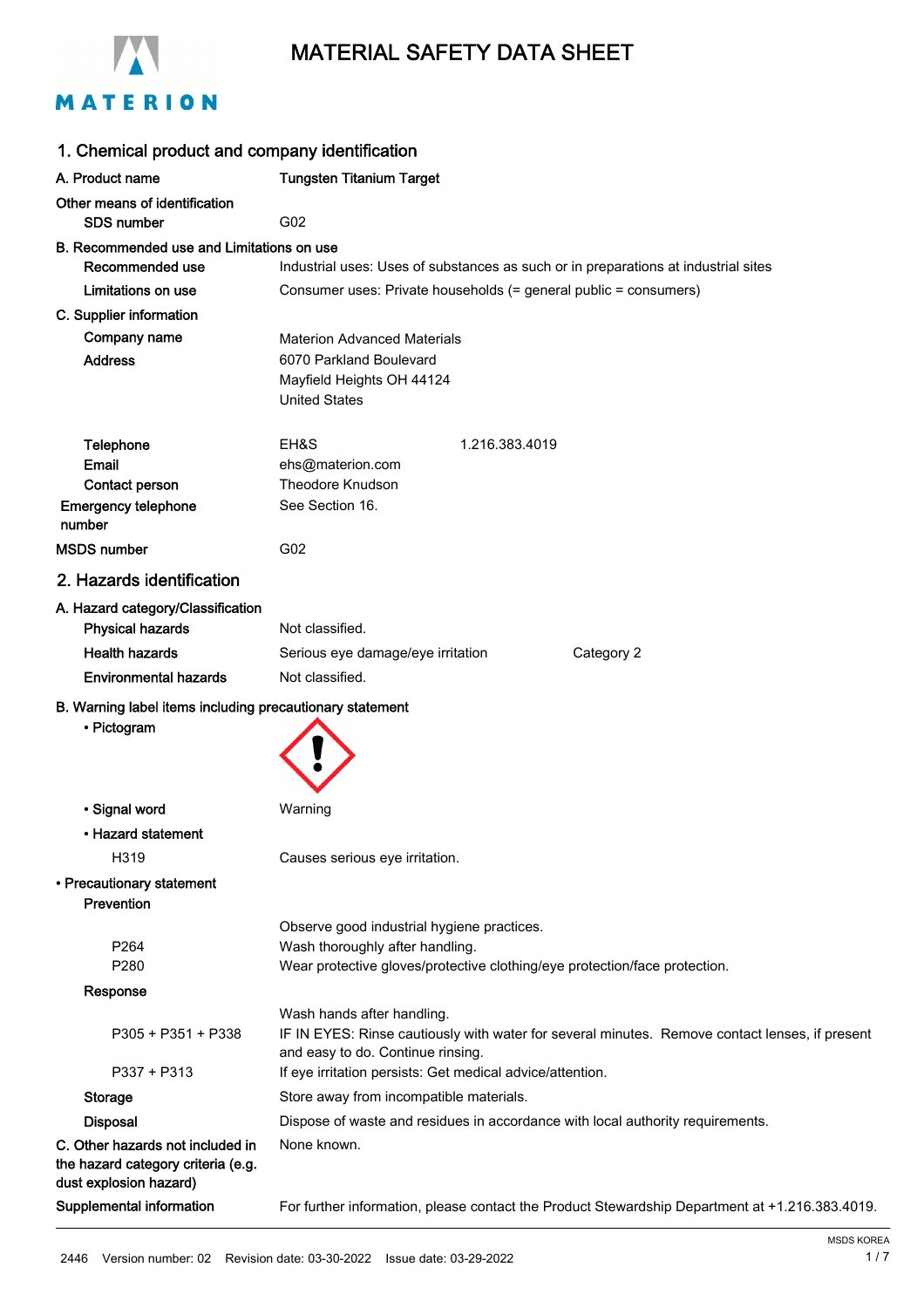# 3. Composition/information on ingredients

| <b>Chemical identity</b> | Common and<br>alternative names | <b>CAS number</b> | <b>ID</b> number | Content in percent<br>(%) |
|--------------------------|---------------------------------|-------------------|------------------|---------------------------|
| Tungsten                 |                                 | 7440-33-7         | KE-35000         | 70 - 95                   |
| Titanium                 |                                 | 7440-32-6         | KE-33881         | $5 - 30$                  |

## 4. First aid measures

| A. In case of eye contact                                | Immediately flush eyes with plenty of water for at least 15 minutes. Remove contact lenses, if<br>present and easy to do. Continue rinsing. If eye irritation persists: Get medical advice/attention. |
|----------------------------------------------------------|-------------------------------------------------------------------------------------------------------------------------------------------------------------------------------------------------------|
| B. In case of skin contact                               | Wash off with soap and water. Get medical attention if irritation develops and persists.                                                                                                              |
| C. In case of inhalation                                 | Move to fresh air. Call a physician if symptoms develop or persist.                                                                                                                                   |
| D. In case of swallowing                                 | Rinse mouth. Drink plenty of water. Get medical attention if symptoms occur.                                                                                                                          |
| E. Note to physician                                     | Provide general supportive measures and treat symptomatically. Keep victim under observation.<br>Symptoms may be delayed.                                                                             |
| Most important<br>symptoms/effects, acute and<br>delayed | Nausea. Severe eye irritation. Symptoms may include stinging, tearing, redness, swelling, and<br>blurred vision. Coughing. None known.                                                                |
| General advice                                           | Ensure that medical personnel are aware of the material(s) involved, and take precautions to<br>protect themselves.                                                                                   |

# 5. Fire-fighting measures

## A. Suitable (and unsuitable) extinguishing media

| $\sim$ . The contract of the contract of the contract of the contract of $\sim$                        |                                                                                            |
|--------------------------------------------------------------------------------------------------------|--------------------------------------------------------------------------------------------|
| Suitable extinguishing<br>media                                                                        | Dry sand, sodium chloride powder, graphite powder or Met-L-X powder.                       |
| Unsuitable extinguishing<br>media                                                                      | Water. Carbon dioxide (CO2).                                                               |
| <b>B.</b> Specific hazards arising from<br>the chemical (example:<br>hazardous combustion<br>products) | This product is not flammable.                                                             |
| C. Specific methods of fire-fighting<br>Special protective<br>equipment for firefighters               | Wear suitable protective equipment.                                                        |
| Special fire fighting<br>procedures                                                                    | Move containers from fire area if you can do so without risk.                              |
| General fire hazards                                                                                   | No unusual fire or explosion hazards noted.                                                |
| Specific methods                                                                                       | Use standard firefighting procedures and consider the hazards of other involved materials. |
|                                                                                                        |                                                                                            |

# 6. Accidental release measures

| A. Personal precautions,<br>protective equipment and<br>emergency measures | Keep unnecessary personnel away. Keep people away from and upwind of spill/leak. Wear<br>appropriate protective equipment and clothing during clean-up. Do not touch damaged containers<br>or spilled material unless wearing appropriate protective clothing. Ensure adequate ventilation.<br>Local authorities should be advised if significant spillages cannot be contained. For personal<br>protection, see section 8 of the MSDS. |
|----------------------------------------------------------------------------|-----------------------------------------------------------------------------------------------------------------------------------------------------------------------------------------------------------------------------------------------------------------------------------------------------------------------------------------------------------------------------------------------------------------------------------------|
| <b>B.</b> Environmental precautions                                        | Avoid discharge into drains, water courses or onto the ground.                                                                                                                                                                                                                                                                                                                                                                          |
| C. Methods and materials for<br>containment and cleaning up                | The product is immiscible with water and will spread on the water surface. Clean up in accordance<br>with all applicable regulations.                                                                                                                                                                                                                                                                                                   |
|                                                                            | Large Spills: Stop the flow of material, if this is without risk. Dike the spilled material, where this is<br>possible. Absorb in vermiculite, dry sand or earth and place into containers. Following product<br>recovery, flush area with water.                                                                                                                                                                                       |
|                                                                            | Small Spills: Wipe up with absorbent material (e.g. cloth, fleece). Clean surface thoroughly to<br>remove residual contamination.                                                                                                                                                                                                                                                                                                       |
|                                                                            | Never return spills to original containers for re-use. For waste disposal, see section 13 of the<br>MSDS.                                                                                                                                                                                                                                                                                                                               |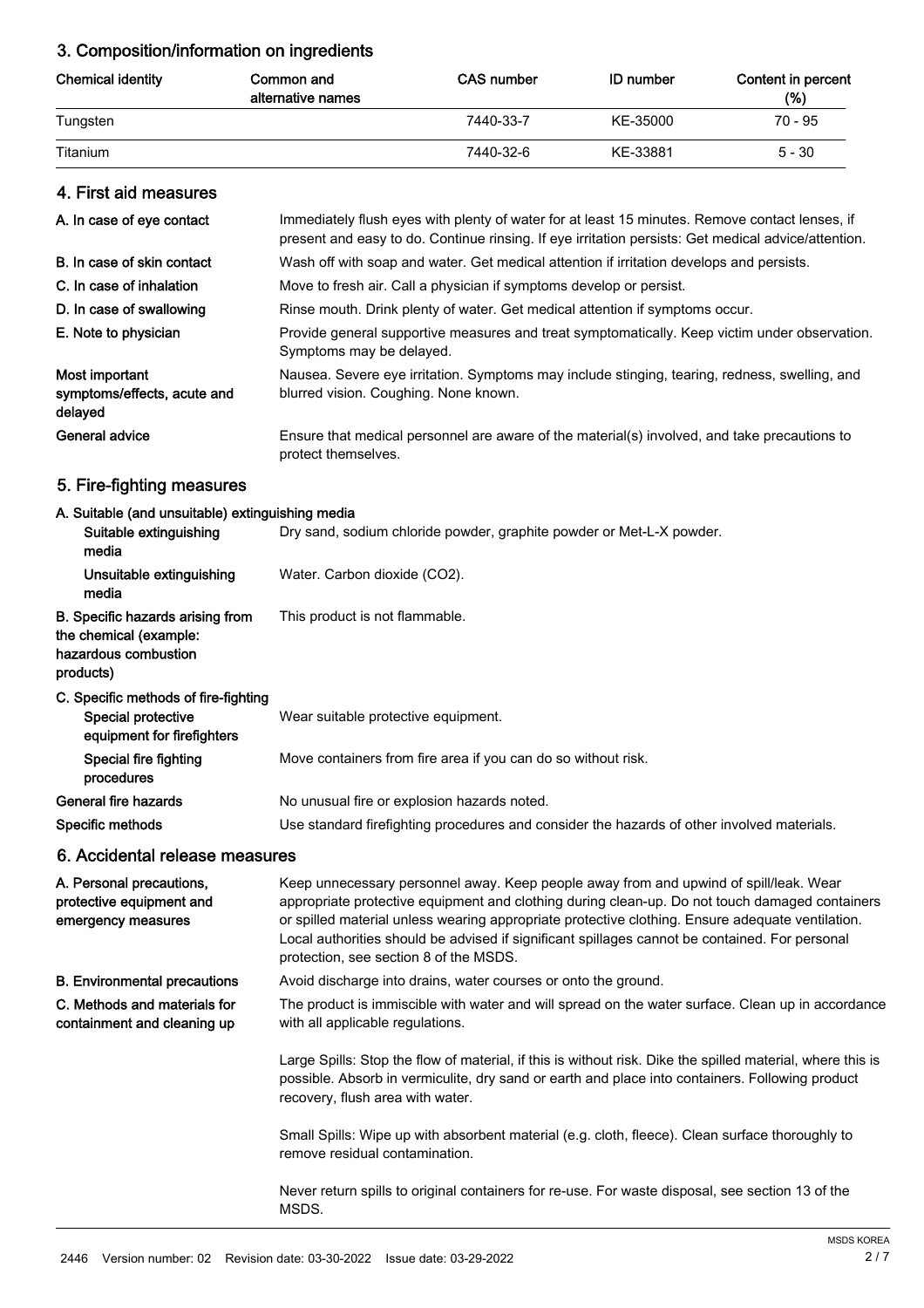# 7. Handling and storage

## A. Precautions for safe handling

Avoid contact with eyes. Avoid prolonged exposure. Provide adequate ventilation. Wear appropriate personal protective equipment. Observe good industrial hygiene practices.

#### B. Conditions for safe storage (including any incompatibilities)

Store in tightly closed container. Store away from incompatible materials (see Section 10 of the MSDS).

## 8. Exposure controls/personal protection

#### A. Exposure limit values, biological limit values, etc

| Korea. OELs. Standards for Exposure to Chemical Substances and Physically Hazardous Factors |                                                                                                                                                                                                                                                                                                                                                                                             |                     |                      |
|---------------------------------------------------------------------------------------------|---------------------------------------------------------------------------------------------------------------------------------------------------------------------------------------------------------------------------------------------------------------------------------------------------------------------------------------------------------------------------------------------|---------------------|----------------------|
| Components                                                                                  | Type                                                                                                                                                                                                                                                                                                                                                                                        | Value               | Form                 |
| Tungsten (CAS 7440-33-7)                                                                    | <b>STEL</b>                                                                                                                                                                                                                                                                                                                                                                                 | $10 \text{ mg/m}$ 3 | Respirable fraction. |
|                                                                                             | <b>TWA</b>                                                                                                                                                                                                                                                                                                                                                                                  | $5$ mg/m $3$        | Respirable fraction. |
| <b>US. ACGIH Threshold Limit Values</b>                                                     |                                                                                                                                                                                                                                                                                                                                                                                             |                     |                      |
| Components                                                                                  | <b>Type</b>                                                                                                                                                                                                                                                                                                                                                                                 | Value               | Form                 |
| Tungsten (CAS 7440-33-7)                                                                    | <b>TWA</b>                                                                                                                                                                                                                                                                                                                                                                                  | $3$ mg/m $3$        | Respirable fraction. |
| <b>Biological limit values</b>                                                              | No biological exposure limits noted for the ingredient(s).                                                                                                                                                                                                                                                                                                                                  |                     |                      |
| <b>B. Appropriate engineering</b><br>controls                                               | Good general ventilation should be used. Ventilation rates should be matched to conditions. If<br>applicable, use process enclosures, local exhaust ventilation, or other engineering controls to<br>maintain airborne levels below recommended exposure limits. If exposure limits have not been<br>established, maintain airborne levels to an acceptable level. Provide eyewash station. |                     |                      |
| C. Personal protective equipment                                                            |                                                                                                                                                                                                                                                                                                                                                                                             |                     |                      |
| • Respiratory protection                                                                    | Not available.                                                                                                                                                                                                                                                                                                                                                                              |                     |                      |
| • Eye protection                                                                            | Not available.                                                                                                                                                                                                                                                                                                                                                                              |                     |                      |
| • Hand protection                                                                           | Wear appropriate chemical resistant gloves.                                                                                                                                                                                                                                                                                                                                                 |                     |                      |
| • Body protection                                                                           | Wear suitable protective clothing.                                                                                                                                                                                                                                                                                                                                                          |                     |                      |
| Hygiene measures                                                                            | Always observe good personal hygiene measures, such as washing after handling the material<br>and before eating, drinking, and/or smoking. Routinely wash work clothing and protective<br>equipment to remove contaminants.                                                                                                                                                                 |                     |                      |

## 9. Physical and chemical properties

| A. Appearance                                            |                                           |
|----------------------------------------------------------|-------------------------------------------|
| <b>Physical state</b>                                    | Solid.                                    |
| Form                                                     | Solid.                                    |
| Color                                                    | Grey.                                     |
| <b>B.</b> Odor                                           | None.                                     |
| C. Odor threshold                                        | Not applicable.                           |
| D. pH                                                    | Not applicable.                           |
| E. Melting point/freezing point                          |                                           |
| <b>Melting point</b>                                     | 3632 - 4532 °F (2000 - 2500 °C) estimated |
| <b>Freezing point</b>                                    | Not applicable.                           |
| F. Boiling point, initial boiling                        | 7232 °F (4000 °C) estimated               |
| point, and boiling range                                 |                                           |
| G. Flash point                                           | Not applicable.                           |
| H. Evaporation rate                                      | Not applicable.                           |
| I. Flammability (solid, gas)                             | Not applicable.                           |
| J. Upper/lower limit on flammability or explosive limits |                                           |
| <b>Flammability limit - lower</b><br>$(\%)$              | Not applicable.                           |
| Flammability limit - upper<br>$(\% )$                    | Not applicable.                           |
| <b>Flammability limit - upper</b><br>(%) temperature     | Not applicable.                           |
| Explosive limit - lower (%)                              | Not applicable.                           |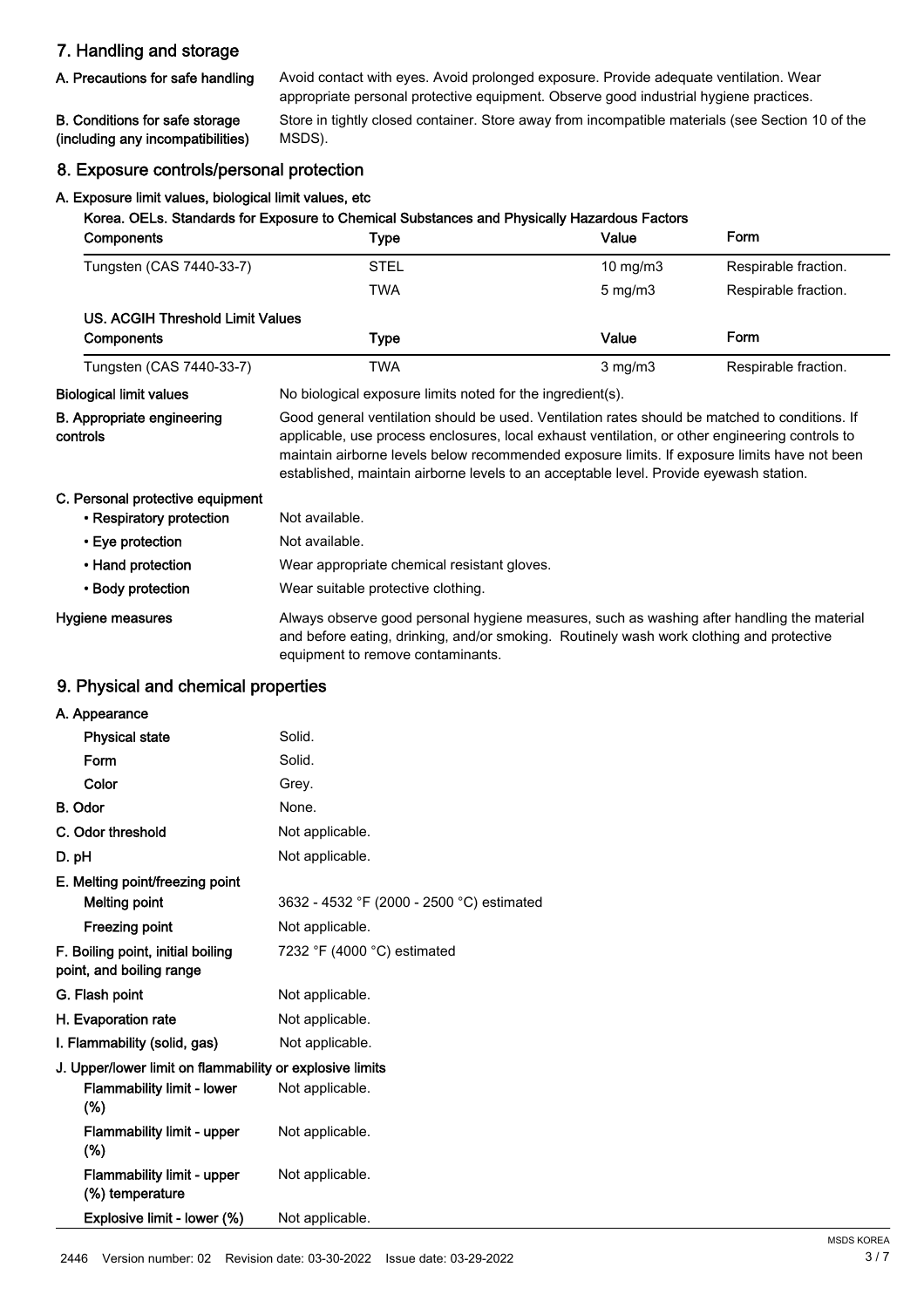| Explosive limit - lower (%)<br>temperature                                                        | Not applicable.                                                                                                            |
|---------------------------------------------------------------------------------------------------|----------------------------------------------------------------------------------------------------------------------------|
| Explosive limit - upper (%)                                                                       | Not applicable.                                                                                                            |
| Explosive limit - upper (%)<br>temperature                                                        | Not applicable.                                                                                                            |
| K. Vapor pressure                                                                                 | 0.00001 hPa estimated                                                                                                      |
| L. Solubility                                                                                     |                                                                                                                            |
| Solubility (water)                                                                                | Insoluble.                                                                                                                 |
| M. Vapor density                                                                                  | Not applicable.                                                                                                            |
| N. Specific gravity                                                                               | Not applicable.                                                                                                            |
| O. n-octanol/water partition<br>coefficient                                                       | Not applicable.                                                                                                            |
| P. Auto-ignition temperature                                                                      | Not applicable.                                                                                                            |
| Q. Decomposition temperature                                                                      | Not applicable.                                                                                                            |
| R. Viscosity                                                                                      | Not applicable.                                                                                                            |
| S. Molecular weight                                                                               | Not available.                                                                                                             |
| Other data                                                                                        |                                                                                                                            |
| <b>Density</b>                                                                                    | 18.00 g/cm3                                                                                                                |
| <b>Explosive properties</b>                                                                       | Not explosive.                                                                                                             |
| <b>Oxidizing properties</b>                                                                       | Not oxidizing.                                                                                                             |
| 10. Stability and reactivity                                                                      |                                                                                                                            |
| Reactivity                                                                                        | The product is stable and non-reactive under normal conditions of use, storage and transport.                              |
| A. Stability and hazardous reaction potential<br><b>Stability</b>                                 | Material is stable under normal conditions.                                                                                |
| <b>Hazardous reaction</b>                                                                         | No dangerous reaction known under conditions of normal use.                                                                |
| potential                                                                                         |                                                                                                                            |
| B. Conditions to avoid (e.g.<br>static discharge, shock or<br>vibration, etc)                     | Keep away from heat, hot surfaces, sparks, open flames and other ignition sources. Contact with<br>incompatible materials. |
| C. Incompatible materials                                                                         | Acids. Caustics. Chlorine. Fluorine.                                                                                       |
| D. Hazardous decomposition<br>products                                                            | Not applicable.                                                                                                            |
| 11. Toxicological information                                                                     |                                                                                                                            |
| A. Information on likely routes of exposure                                                       |                                                                                                                            |
| • Respiratory organs                                                                              | Prolonged inhalation may be harmful.                                                                                       |
| • Skin                                                                                            | Not relevant, due to the form of the product.                                                                              |
| • Eyes                                                                                            | Not relevant, due to the form of the product. Causes serious eye irritation.                                               |
| • Mouth                                                                                           | Not relevant, due to the form of the product.                                                                              |
| B. Information on health hazards<br>• Acute toxicity (list all<br>possible routes of<br>exposure) | Not known.                                                                                                                 |
| • Corrosivity or irritation to<br>the skin                                                        | Not relevant, due to the form of the product.                                                                              |
| · Serious eye damage/eye<br>irritation                                                            | Causes serious eye irritation. Not likely, due to the form of the product.                                                 |
| • Respiratory sensitization                                                                       | Not a respiratory sensitizer.                                                                                              |
| • Skin sensitization                                                                              | This product is not expected to cause skin sensitization.                                                                  |
| • Carcinogenic properties<br>/Carcinogenicity                                                     | Not classifiable as to carcinogenicity to humans.                                                                          |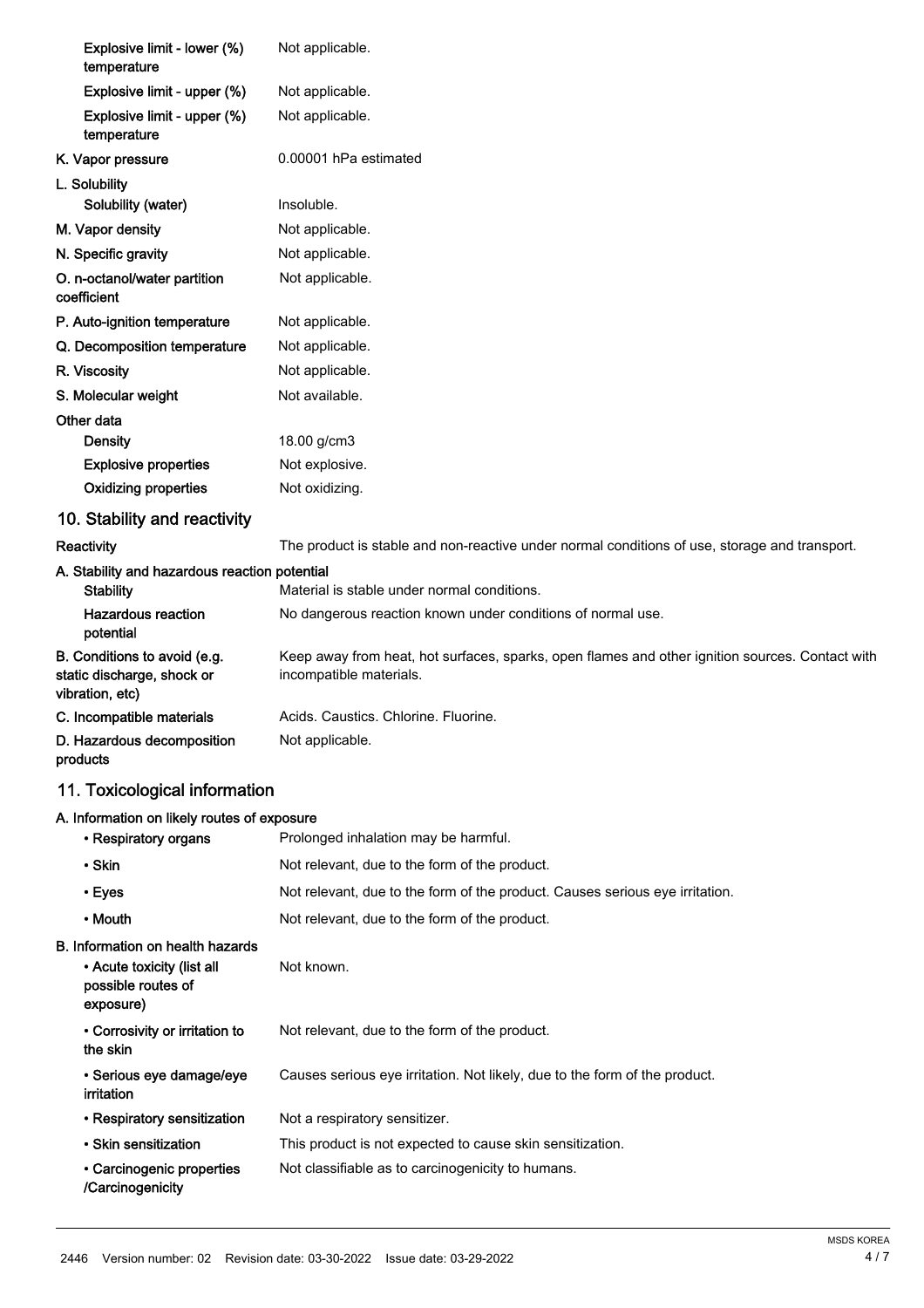| • Mutagenic properties<br>/Mutagenicity                                                                 | No data available to indicate product or any components present at greater than 0.1% are<br>mutagenic or genotoxic.                                                                                              |
|---------------------------------------------------------------------------------------------------------|------------------------------------------------------------------------------------------------------------------------------------------------------------------------------------------------------------------|
| • Reproductive toxicity                                                                                 | This product is not expected to cause reproductive or developmental effects.                                                                                                                                     |
| • Specific target organ<br>toxicity - single exposure                                                   | Not classified.                                                                                                                                                                                                  |
| • Specific target organ<br>toxicity - repeated exposure                                                 | Not classified.                                                                                                                                                                                                  |
| • Aspiration hazard                                                                                     | Not an aspiration hazard.                                                                                                                                                                                        |
| 12. Ecological information                                                                              |                                                                                                                                                                                                                  |
| A. Ecotoxicity                                                                                          | The product is not classified as environmentally hazardous.                                                                                                                                                      |
| Hazardous to the aquatic<br>environment, acute hazard                                                   | Not relevant, due to the form of the product.                                                                                                                                                                    |
| B. Persistence/degradability                                                                            | No data is available on the degradability of any ingredients in the mixture.                                                                                                                                     |
| C. Bioaccumulative potential                                                                            | No data available.                                                                                                                                                                                               |
| D. Mobility in soil                                                                                     | The product is immiscible with water and will spread on the water surface.                                                                                                                                       |
| E. Other adverse effects                                                                                | No other adverse environmental effects (e.g. ozone depletion, photochemical ozone creation<br>potential, endocrine disruption, global warming potential) are expected from this component.                       |
| 13. Disposal considerations                                                                             |                                                                                                                                                                                                                  |
| A. Method of disposal                                                                                   | Collect and reclaim or dispose in sealed containers at licensed waste disposal site. Dispose of<br>contents/container (in accordance with related regulations).                                                  |
| <b>B. Disposal considerations</b><br>(including disposal of<br>contaminated containers or<br>packaging) | Since emptied containers may retain product residue, follow label warnings even after container is<br>emptied. Empty containers should be taken to an approved waste handling site for recycling or<br>disposal. |
| Waste code                                                                                              | The waste code should be assigned in discussion between the user, the producer and the waste<br>disposal company.                                                                                                |
| 14. Transport information                                                                               |                                                                                                                                                                                                                  |
| IATA                                                                                                    |                                                                                                                                                                                                                  |
| A. UN number                                                                                            | Not applicable.                                                                                                                                                                                                  |
| B. UN proper shipping name<br>C. Transport hazard class(es)                                             | Not applicable.                                                                                                                                                                                                  |
| Class                                                                                                   | Not applicable.                                                                                                                                                                                                  |
| Subsidiary risk                                                                                         |                                                                                                                                                                                                                  |
| D. Packing group                                                                                        | Not applicable.                                                                                                                                                                                                  |
| E. Environmental hazards                                                                                | No.<br>Not applicable.                                                                                                                                                                                           |
| F. Special precautions for<br>user                                                                      |                                                                                                                                                                                                                  |
| <b>IMDG</b>                                                                                             |                                                                                                                                                                                                                  |

| A. UN number                   | Not applicable. |
|--------------------------------|-----------------|
| B. UN proper shipping name     | Not applicable. |
| C. Transport hazard class(es)  |                 |
| Class                          | Not applicable. |
| Subsidiary risk                |                 |
| D. Packing group               | Not applicable. |
| E. Environmental hazards       |                 |
| <b>Marine pollutant</b>        | No.             |
| EmS                            | Not applicable. |
| F. Special precautions for     | Not applicable. |
| user                           |                 |
| Transport in bulk according to | Not applicable. |
| Annex II of MARPOL 73/78 and   |                 |
| the IBC Code                   |                 |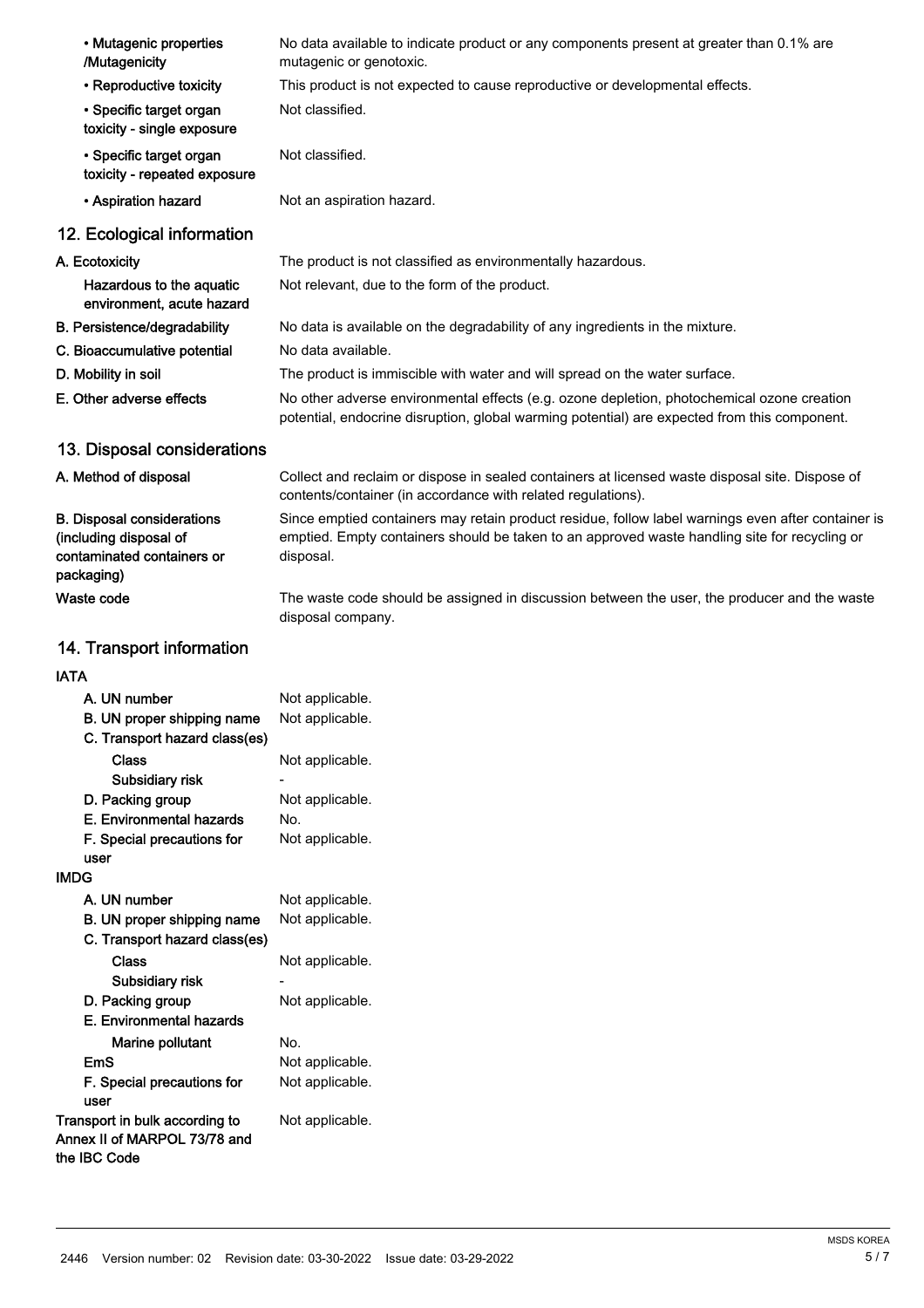## 15. Regulatory information

#### A. Restrictions under the Industrial Safety and Health Law

Harmful Substances Prohibited from Manufacturing

Not regulated.

#### Harmful Substances Requiring Permission for Manufacture or Use

Not regulated.

#### Controlled Hazardous Substances

Tungsten (CAS 7440-33-7)

#### Harmful Substances Requiring Special Medical Examination

Tungsten (CAS 7440-33-7)

#### Workplace Environmental Monitoring Harmful Materials

Tungsten (CAS 7440-33-7)

Occupational Exposure Limit

Tungsten (CAS 7440-33-7)

#### B. Restrictions under the Chemicals Control Law (Previously Toxic Chemicals Control Law)

#### Accidental Release Prevention Substances

Not regulated.

#### Act on the Registration and Evaluation of Chemicals

Banned Toxic Chemicals

Not regulated.

#### Designated Existing Chemicals Subject to Registration (PEC) (MoE No. 2015-92)

Not listed.

Restricted Chemical Substances

Not regulated.

Toxic Chemicals

Not regulated.

### C. Restrictions under the Dangerous Substance Safety Management Act

#### D. Restrictions under the Wastes Control Act

#### Halogenated Materials in Waste Organic Solvents

Not regulated.

#### Hazardous Substances

Not regulated.

#### E. Restrictions under other foreign or domestic laws

### Clean Air Conservation Act

#### Air Pollutants

Not regulated.

### Prior Informed Consent Procedure for Certain Hazardous Chemicals and Pesticides (Rules on PIC, MoE No. 2014-252, Dec. 31, 2014; Standards for Pesticides, RDA No. 2014-26), as amended

Not listed.

## Specific Air Pollutants

Not regulated.

#### Further information

This material safety data sheet was prepared in accordance with Article 41 of the Industrial Safety and Health Law.

#### Inventory status

Country(s) or region Inventory name **Inventory name** Country(yes/no)<sup>\*</sup>

Korea **Existing Chemicals List (ECL) Existing Chemicals List (ECL) The State Control of the State Control of the Ves** 

\*A "Yes" indicates that all components of this product comply with the inventory requirements administered by the governing country(s) A "No" indicates that one or more components of the product are not listed or exempt from listing on the inventory administered by the governing country(s).